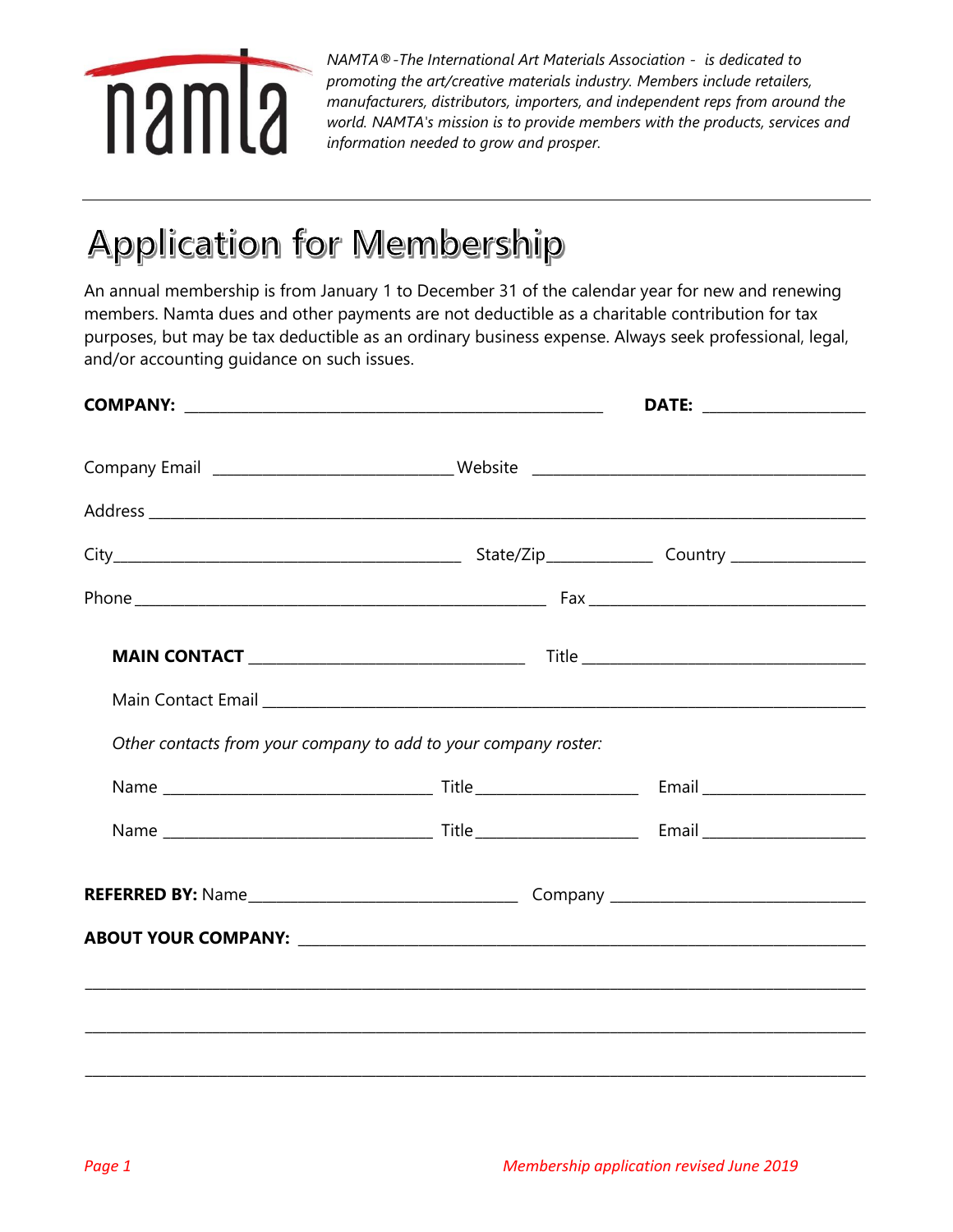#### Approve or Decline

- Availability of Contact Info to Namta Members
- Contact Info in Online Directory
- Contact Info on Mobile App

The name of your Company, along with name(s) of any individuals attached to your company membership, your website if provided, your phone number(s) if provided, and your Company Profile/Bio information if provided, will show on the Online Directory on Namta.org - accessible only with a member log in.

Please let us know how you want your contact information, that includes email, address, and phone, handled.

By opting out of the Online Directory, your contact information will be excluded from being on any lists requested by Namta members or exhibitors.

#### **Online Directory and Contact Lists**

 $\Box$  I approve company information and all individual contacts to be listed in the online directory and made available to Namta Members when requested.

 $\Box$  I decline company information and all individual contacts to be listed in the online directory and made available to Namta Members when requested.

#### **Namta Mobile App**

 $\Box$  I approve having my company and individuals listed on the Namta Mobile App.

 $\Box$  I decline having my company and individuals listed on the Namta Mobile App.

| You Name (print) |  |
|------------------|--|
| Your Signature   |  |
| Date             |  |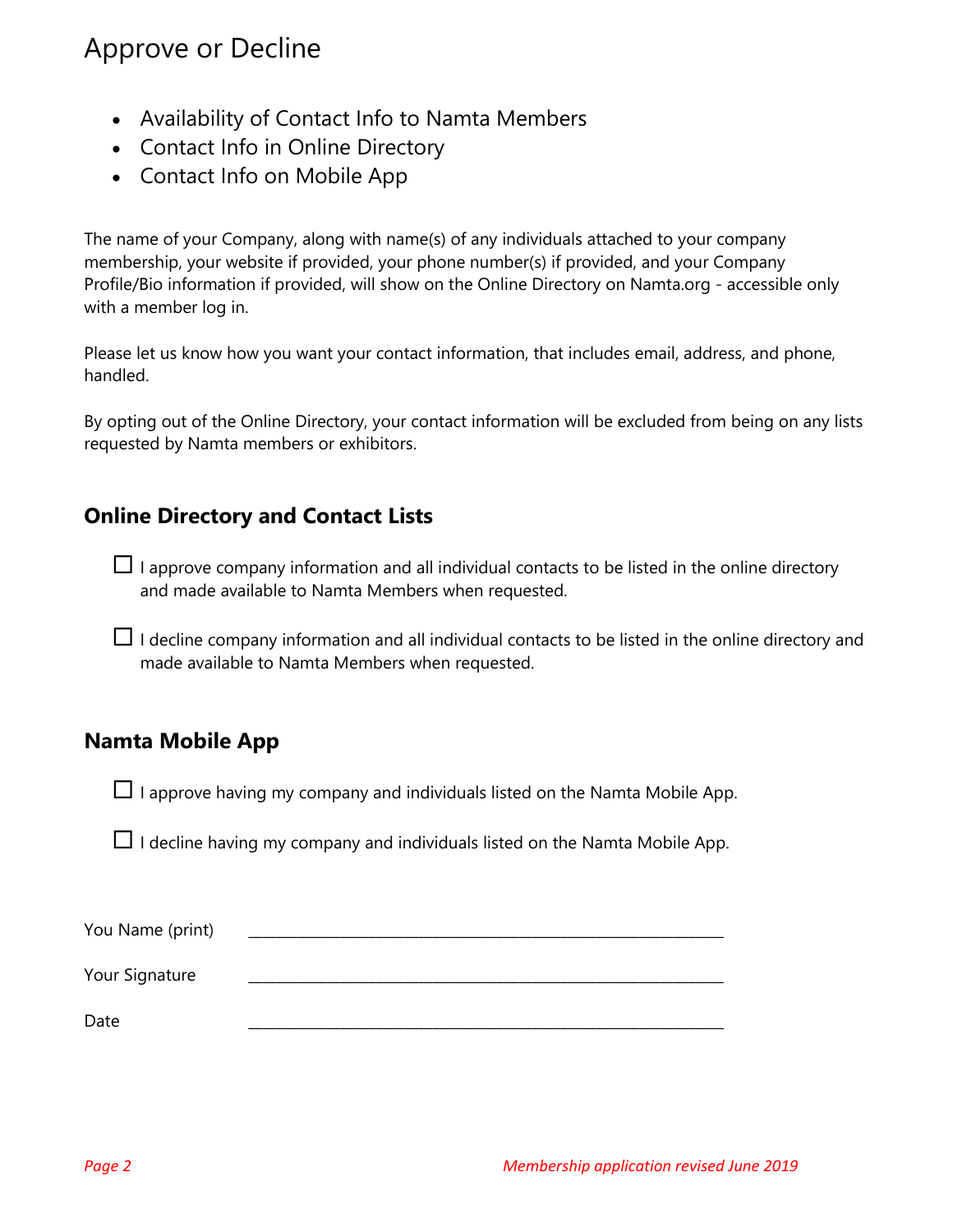# Membership Categories

*Please check appropriate boxes in Categories section.*

## **Supplier**

*Choose you Supplier Type:*

- ⃞ **Distributor:** An individual, partnership, firm or corporation that purchases from multiple suppliers and product categories; warehouses, promotes, and ships product to retailers for resale; and does not sell to the general public.
- $\Box$  **Importer:** An individual, partnership, firm or corporation that imports artists' products and materials from foreign countries and maintains a substantial merchandise inventory for the purpose of resale to distributors, jobbers and retailers.
- ⃞ **Manufacturer:** An individual, partnership, firm or corporation that manufactures or creates the art materials and/or products it sells or distributes through established channels.
- ⃞ **Publisher:** An individual, partnership, firm or corporation that prints or publishes magazines, books or trade papers whose subject matter deals with art materials.

*Choose your Dues (based on Annual Gross Sales of Art and Creative Materials)*

- $\Box$  \$770 Under \$2 million
- $\Box$  \$1155 \$2-5 million
- $\Box$  \$1625 \$5-15 million
- $\Box$  \$3275 \$15-25 million
- $\Box$  \$4400 \$25-50 million
- $\Box$  \$6500 Over \$50 million
- ⃞ \$385 Non-North American/Non-Exhibiting

### **Independent Rep**

An individual or firm that sells art and creative materials and products for one or more manufacturers or distributors.

*Check this box*

 $\Box$  \$315

### **Associate**

Individuals, partnerships, firms or corporations that provide products and services of a nature other than art or craft materials that are necessary and important to the business operations of the industry.

*Check this box*

 $\Box$  \$385